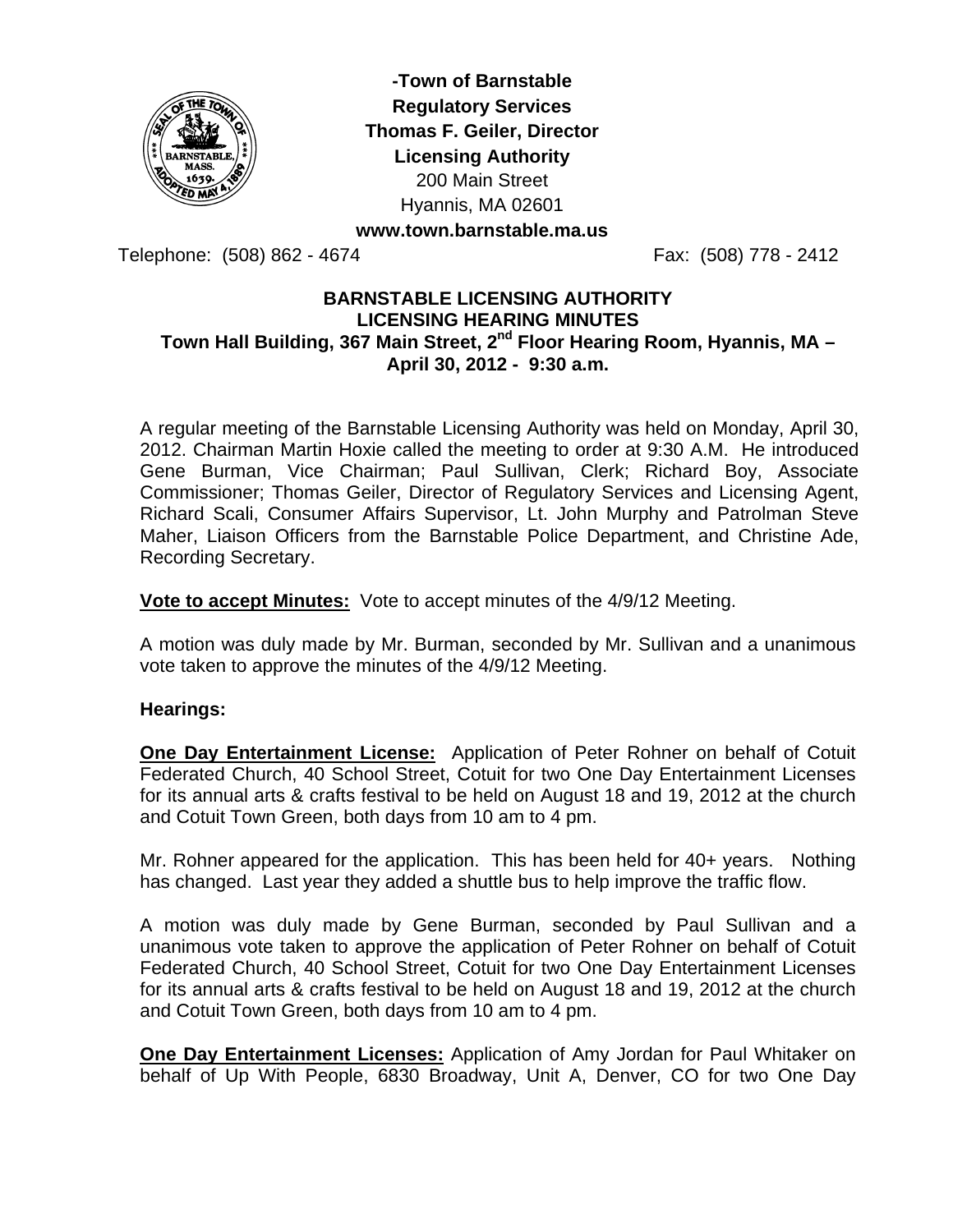Entertainment licenses for a concert on August 24 and August 25, 2012 from 8 am to 12 pm each day to be held at Barnstable High School, 744 West Main Street, Hyannis.

Jennifer, who is local, appeared for this application for the concerts - 8 am to 12 pm includes set up time. They will be here for a week – doing community service and these shows. Their sponsor will determine how much the admission will be. They have permission from the school.

A motion was duly made by Gene Burman, seconded by Paul Sullivan and a unanimous vote taken to approve the application of Amy Jordan for Paul Whitaker on behalf of Up With People, 6830 Broadway, Unit A, Denver, CO for two One Day Entertainment licenses for a concert on August 24 and August 25, 2012 from 8 am to 12 pm each day to be held at Barnstable High School, 744 West Main Street, Hyannis.

**One Day Entertainment License:** Application of Irene Aylmer on behalf of Hyannis Public Library for a one day entertainment license for its "Rhapsody in Blue" concert co-sponsored by First Baptist Church. The concert will be held at First Baptist Church, 480 Main Street, Hyannis on May 20, 2012 from 3 pm to 5 pm.

Irene Aylmer appeared with Carol Saunders representing the church and library. They have joined together to sponsor this and will share the proceeds. This is the second event the library is co-sponsoring. They are happy to do this. It is only 2 hours.

A motion was duly made by Gene Burman, seconded by Paul Sullivan and a unanimous vote taken to approve the application of Irene Aylmer on behalf of Hyannis Public Library for a one day entertainment license for its "Rhapsody in Blue" concert co-sponsored by First Baptist Church. The concert will be held at First Baptist Church, 480 Main Street, Hyannis on May 20, 2012 from 3 pm to 5 pm.

**One Day Wine and One Day Entertainment Licenses:** Application of Stephen Hemberger on behalf of Historical Society of Santuit & Cotuit, P.O. Box 1484, Cotuit, for a One Day Wine Only License and a One Day Entertainment License for "The Taste of Cotuit" yearly fundraising event to be held on July 14, 2012 from 6:00 pm to 8:00 pm outdoors on the grounds of the Dottridge Museum, 1148 Main Street, Cotuit. A solo guitar player will perform.

Mr. Hemberger appeared for this application. They highlight the local merchants. It is outdoors from 6-8. They have 8-10 vendors and serve wine. This year a solo guitar will perform. The admission is \$50/person. Wine is served by William Johnson, who owns a vineyard in Colorado. They expect an older crowd.

A motion was duly made by Gene Burman, seconded by Paul Sullivan and a unanimous vote taken to approve the application of Stephen Hemberger on behalf of Historical Society of Santuit & Cotuit, P.O. Box 1484, Cotuit, for a One Day Wine Only License and a One Day Entertainment License for "The Taste of Cotuit" yearly fundraising event to be held on July 14, 2012 from 6:00 pm to 8:00 pm outdoors on the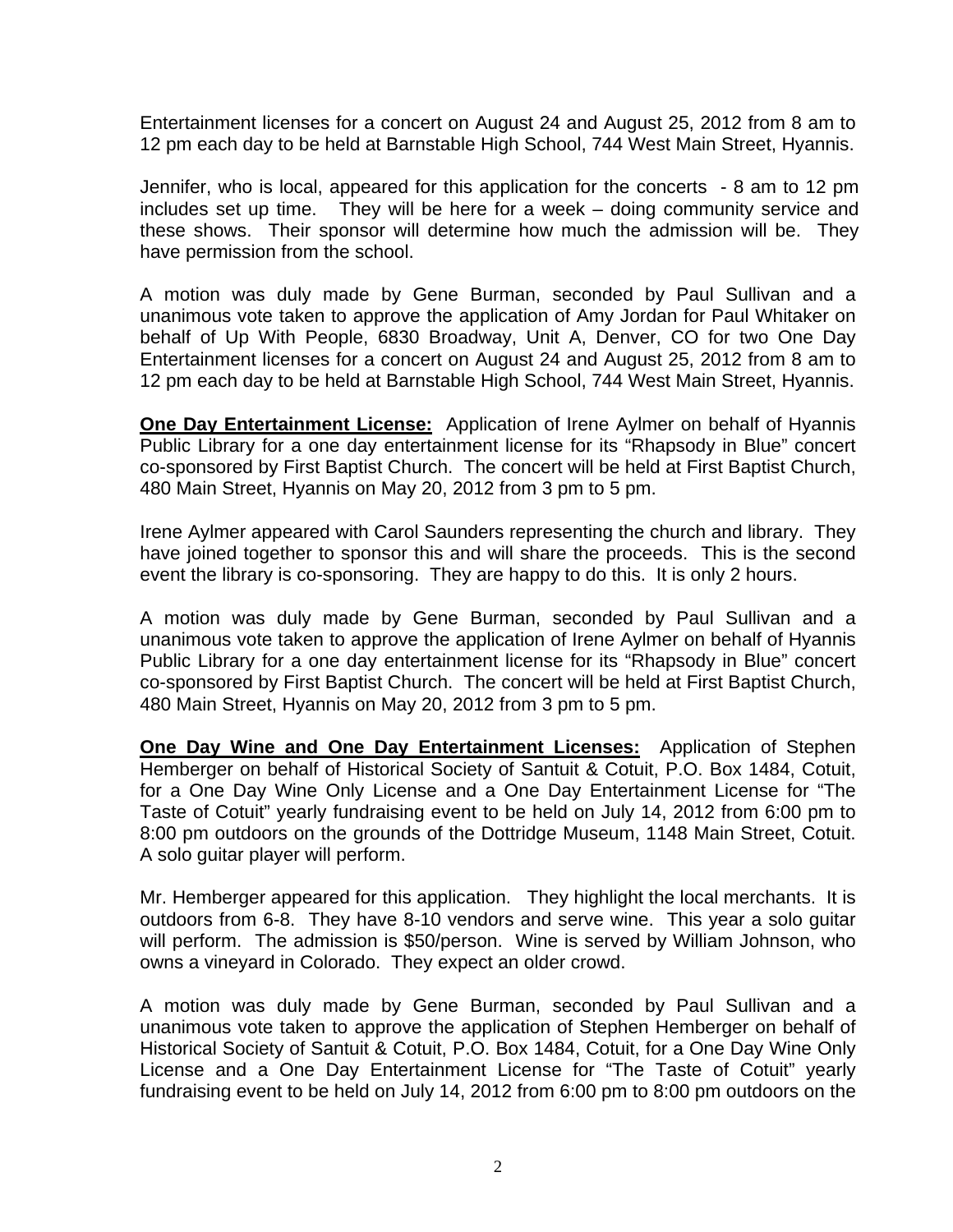grounds of the Dottridge Museum, 1148 Main Street, Cotuit. A solo guitar player will perform. They do have a tent for the vendors and hope for good weather.

**One Day Wine & Malt License:** Application of William Bishop on behalf of Homeless Not Hopeless, 310 Ocean Street, Hyannis, for a One Day Wine and Malt License for a fundraising dinner auction to be held on June 1, 2012 from 5:30 pm to 9:30 pm at Our Lady of Victory Parish Center, 230 South Main Street, Centerville.

Steve Brown Diana Coughlin appeared for the application. There was confusion about who attended the prior hearing. They have a bartender on the Board of Directors and have permission from the venue.

A motion was duly made by Gene Burman, seconded by Paul Sullivan and a unanimous vote taken to approve the application of William Bishop on behalf of Homeless Not Hopeless, 310 Ocean Street, Hyannis, for a One Day Wine and Malt License for a fundraising dinner auction to be held on June 1, 2012 from 5:30 pm to 9:30 pm at Our Lady of Victory Parish Center, 230 South Main Street, Centerville.

**One Day Entertainment License:** Application of Lucy Loomis on behalf of Sturgis Library for a One Day Entertainment License for an Antique Show held at Barnstable West Barnstable Elementary School on April 21, 2012 from 10 am to 4 pm. The applicant obtained a permit from the school but neglected to come in to the Licensing Authority until it was brought to their attention by the Licensing Authority that this permit was needed. They immediately filed the necessary paperwork and paid the fee. It was determined that they did not need to appear at today's hearing as the event has already taken place.

Mr. Geiler advised that the committee changed – this has been held for many years; this was an oversight – and when called about not getting our license they did in good faith bring in the application. He advised no worries are necessary.

**Two One Day Entertainment Licenses:** Application of Susan Mendoza Friedman, Director of Dance Designs, 11 Enterprise Road, Hyannis for two One Day Entertainment Licenses for student dance recitals to be held at the Barnstable High School Performing Arts Center on June 23, 2012 from 7 pm to 9:15 pm and June 24, 2012 from 4 pm to 6:15 pm.

Susan Mendoza Friedman appeared for the application. The tickets will be free for 2; additional tickets will be a fee of \$12 - \$15. She has held this for years.

A motion was duly made by Gene Burman, seconded by Paul Sullivan and a unanimous vote taken to approve the application of Susan Mendoza Friedman, Director of Dance Designs, 11 Enterprise Road, Hyannis for two One Day Entertainment Licenses for student dance recitals to be held at the Barnstable High School Performing Arts Center on June 23, 2012 from 7 pm to 9:15 pm and June 24, 2012 from 4 pm to 6:15 pm subject to getting all the other approvals..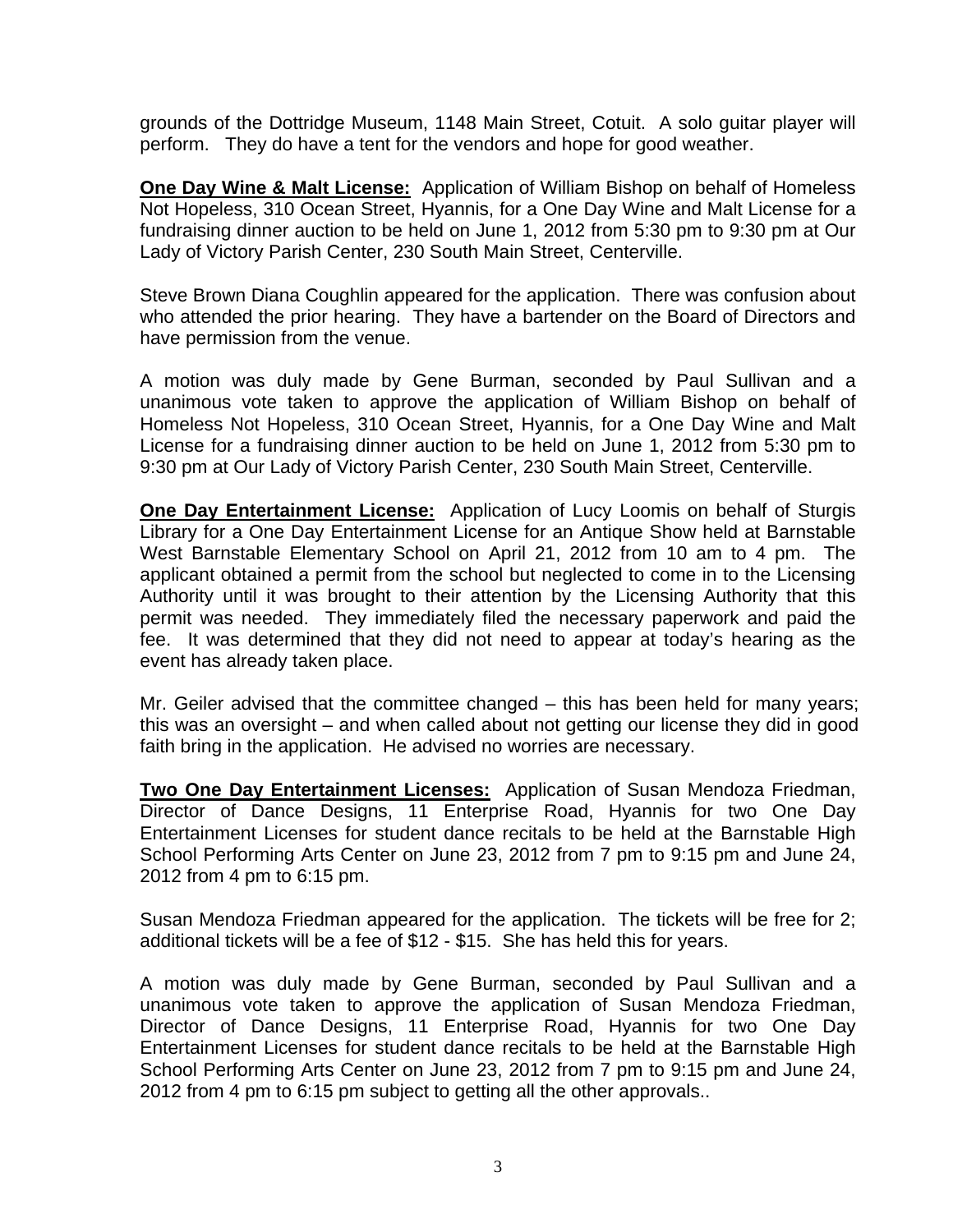**One Day Entertainment License:** Application of Caitlyn Sweeney, manager, Beech Tree Cantina, 599 Main Street, Hyannis, for a One Day Entertainment License to have a one man band, Jeff Cross, play inside the restaurant on Cinco de Mayo (May 5, 2012) from 4 pm to 7 pm.

Jared Pane appeared who stated they will play through the Cantina's sound system for their "opening" and Cinco de Mayo.

Mr. Burman asked about the license we granted some time ago – Mr. Geiler stated that area is not complete yet. This application is for inside the present location, not the coffee shop or outside. The coffee ship and another room were incomplete at the time the rest of the license was up for approval. That is what we voted to do.

Mr. Burman thought it was to be completed by April 15, 2012 and wondered why it was not complete. Mr. Geiler will check our records at the office. If beyond the date it might be appropriate to ask for an explanation. He did not remember what date was offered. Mr. Geiler stated the area in which they are requesting the entertainment is 100% complete, all inspected, etc.

Lt. Murphy stated there was an incident over the weekend – all 4 subjects exiting this premises were involved in a fight with weaponry. He is concerned if proper security will be in place for this night with entertainment. Mr. Pane stated there will be 2 people on. He will up it to 3; which Lt. Murphy agreed to. Officer Maher stated he needs to be vigilant about his capacity for this event as they will be checking. Lt. Murphy stated the incident did not start in the Beech Tree. The task force was able to intervene before anyone was hurt. He is confident after meeting with management of the Beech Tree that they are ready now for any problems. Lt. Murphy stated there was no indication alcohol played a part in the altercation.

A motion was duly made by Gene Burman, seconded by Paul Sullivan and a unanimous vote taken to approve the application of Caitlyn Sweeney, manager, Beech Tree Cantina, 599 Main Street, Hyannis, for a One Day Entertainment License to have a one man band, Jeff Cross, play inside the restaurant on Cinco de Mayo (May 5, 2012) from 4 pm to 7 pm.

**New Junk Dealer License**: (Existing license – change from sole proprietor to corporation) Application of Tim Ferreira, d/b/a Ferreira's, 85 Old Yarmouth Road, Hyannis, for a new Annual Junk Dealer License, in the name of his newly formed corporation, Ferreira's Recycling, Inc., d/b/a Ferreira's, with no other changes to his current license. This hearing was postponed to June 4, 2012. Mr. Hoxie confirmed this.

**New Common Victualler License:** Application of Hyannis Rendezvous, Inc., d/b/a Rendezvous Cafe & Creperie, 394 Main Street, Hyannis, Dylan Jordan, Manager, for a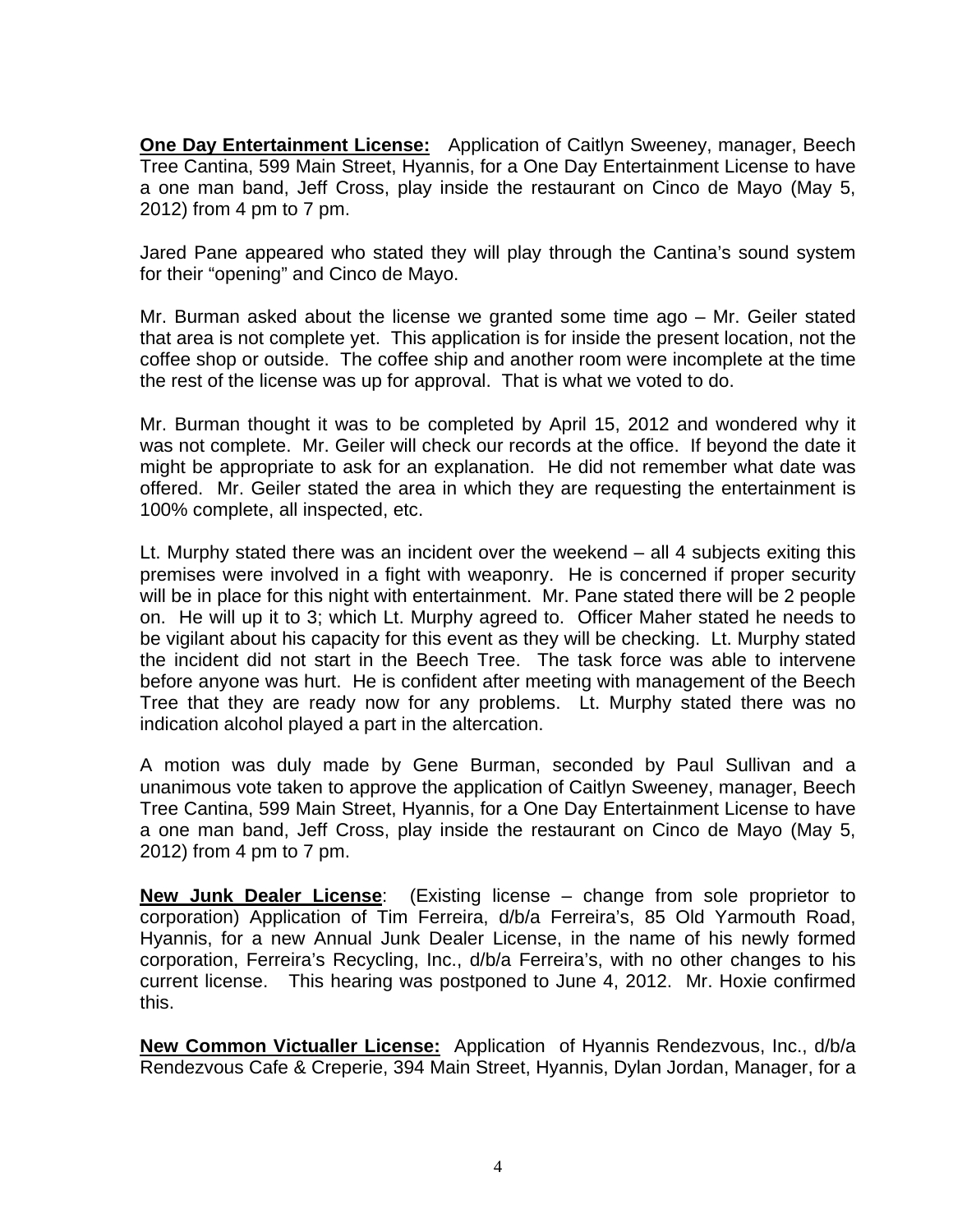new Common Victualler License for a restaurant with 48 seats, 5 employees, to operate from 8 am to 5 pm.

Mr. Jordan advised there will be an expresso bar and baked goods – would like 8 am to 10 pm – different closing time than originally requested. Went to Johnson & Wales and has been working in many restaurants since. The restaurant is connected to Puritan. This location also holds the spa. Mr. Scali advised the board he did not want to go forward with the outside dining at present – Mr. Jordan will be back later to do that. He plans to open around May 15.

A motion was duly made by Gene Burman, seconded by Paul Sullivan and a unanimous vote taken to approve the application of Hyannis Rendezvous, Inc., d/b/a Rendezvous Cafe & Creperie, 394 Main Street, Hyannis, Dylan Jordan, Manager, for a new Common Victualler License for a restaurant with 48 seats, 5 employees, to operate from 8 am to 10 pm.

**Change of D/B/A:** Application of H&S Entertainment, LLC, d/b/a Dina's, 350 Stevens Street, Hyannis, Constantinos Mitrokostas, Manager for a change of d/b/a on its Annual All Alcohol Common Victualler License to Bistro De Soleil.

Attorney Nunheimer and Mr. Mitrokostas appeared for the change in d/b/a. He stated they would like to change the name at this time to include a multifaceted menu. They will be looking to open next week. Everything remains the same except the name change. Officer Maher asked what they plan for entertainment – it is on hold for now but consistent with the licenses they were granted for Dina's. Officer Maher advised there is a meeting May  $8<sup>th</sup>$  at BPD and would like them to attend. Mr. Scali asked if the menu is changing – he advised it is and will submit it.

A motion was duly made by Gene Burman, seconded by Paul Sullivan and a unanimous vote taken to approve the application of H&S Entertainment, LLC, d/b/a Dina's, 350 Stevens Street, Hyannis, Constantinos Mitrokostas, Manager for a change of d/b/a on its Annual All Alcohol Common Victualler License to Bistro De Soleil.

**Change of Location and Change of Hours:** Application of Michael DePaolo, d/b/a Il Maestro Ristorante, 187C West Main Street, Hyannis, Michael DePaolo, Manager for a Change of Location to 297 North Street, Hyannis with the licensed premises described as follows: 297 North Street, Bldg. 2, Hyannis, MA with 3,600 sq ft, 146 seats indoors, 25 seats (seasonal) outdoors. Ground floor bar area 30 x 24 +/- with 15 stools at 20' bar and 26 chairs at tables, separated from dining area by hip wall. Main dining areas 30 x 46 +/- with 46 seats; atrium with chairs & tables of 43 seats, alcove dining 16 seats; open kitchen (hip wall & glass separator) to dining area; restrooms, foyer 6 x 6,; coatroom; basement prep kitchen, and for a Change of Hours to increase the alcohol service hours to 1:00 a.m.

Attorney Lawler appeared with Mr. DePaolo for this hearing. Attorney Lawler advised that he has operated Il Maestro for 23-24 years; excellent restaurant for Italian fare.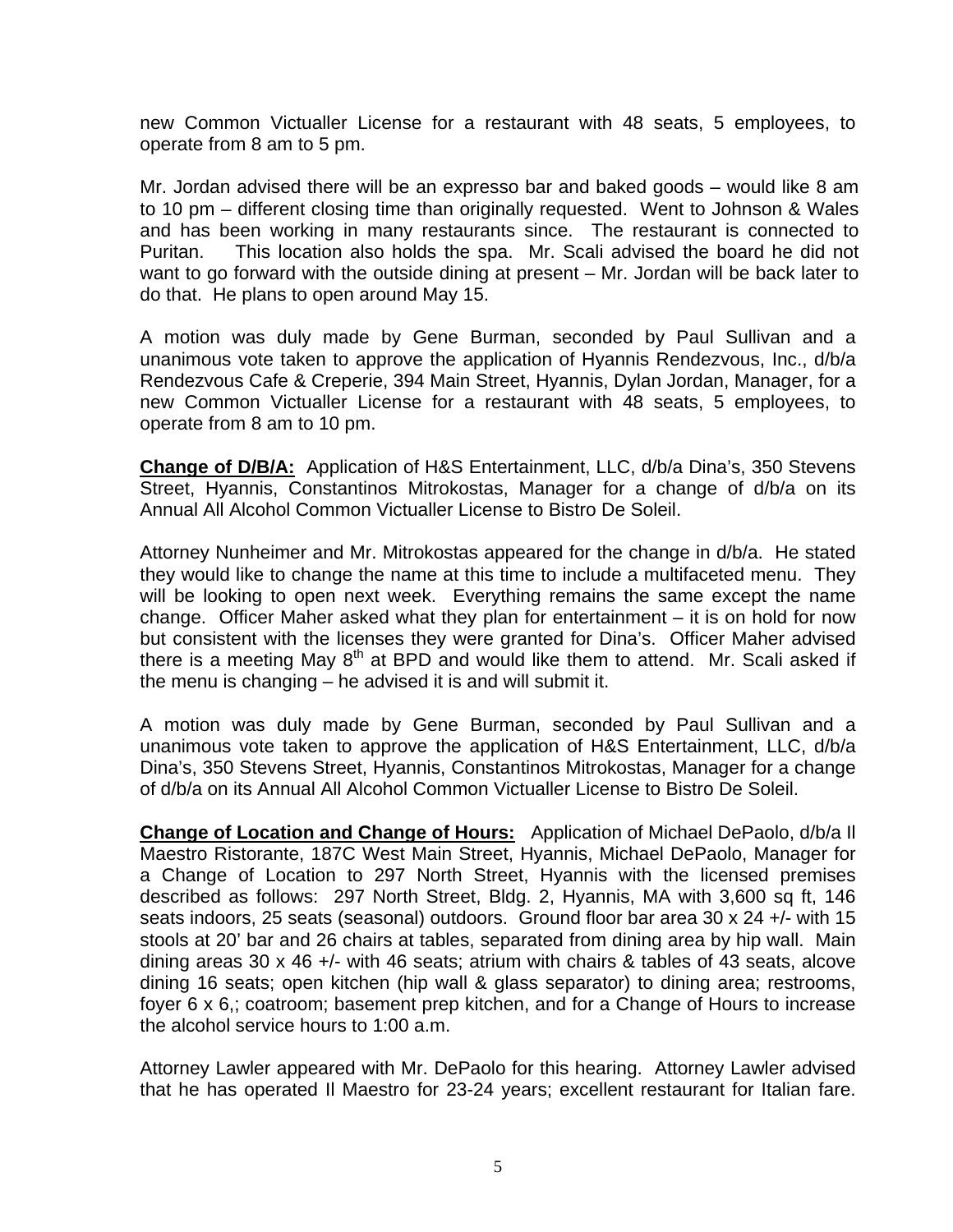His understanding is that there have been no violations. He has been an exemplary member of the community and now wants to transfer and expand his operation to the new location where Barolo was formerly located. Attorney Lawler stated there is a dispute with his former landlord; there is no pledge to this license, nothing relevant between that dispute and the change of location application before the board. He believes that the license itself is free from any attachments or restrictions and there is a dispute, but he feels it is inappropriate to get into today, but acknowledges it does exist and he (Attorney Lawler) is handling that matter. The request is a change of location and request to extend the hours until 1:00 a.m. only. Attorney Lawler advised he just became involved for the hearing; did not do the filing. This licensee has been active for many years and has an excellent reputation. They request approval with extension of hours until 1:00 a.m. and that other matters are not the purview of this dispute involving an eviction. The matter will be decided by District Court. The new place is ready to go as soon as approved by the ABCC. He has a new lease in place – it comes with its own equipment. It is very close to a turnkey operation.

 Mr. Burman asked Attorney Lawler about the investment in the West Main Street property; is that what the suit revolves around? Attorney Lawler confirmed he does have some property there. He knows they are represented by counsel and hopefully a resolution will be made. It takes two sides to agree. If not, it will be resolved by the District Court. Again, the license is NOT pledged. Mr. Hoxie asked how long the landlord has owned the property. Lt. Murphy asked why he wants to extend his hours to 1 am, which does not seem to be a license for a restaurant – why 1 am if not turning into a lounge? Attorney Lawler stated that if you go there it is clearly intended to be a restaurant. Whether or not he wants the flexibility to extend later – maybe for functions, etc. is his right, whether it is Christmastime, weddings, etc. Mr. DePaolo wants to make sure they follow all the rules in case they have late diners, etc. 12:30 would be fine also; but his present license is only until 11:30. He does not have an entertainment license. If you look at the venue, this place is perfect for weddings, etc. which parties might go later than 11:30. Mr. Sullivan asked the former hours of Barolo – it was 11:30 and midnight Saturday. Mr. Geiler stated that restaurant did not last long. Prior to them it was always 1:00 am. Lt. Murphy stated he just wanted clarification for the record – he was not saying he was opposed to Mr. DePaolo's request.

Spiro Mitrokostas appeared as agent for the landlords who were also present. They were there at advice of counsel – they will be going to Court with Mr. DePaolo to collect unpaid rent at 187 West Main Street, Hyannis. He said he had no problems until 6 months ago he decided he did not want to pay the tab on his way out the door. He is here today as Mr. DePaolo asked for a continuance at Court so this license transfer could go forward unencumbered.

Mr. Hoxie asked if the dispute was about money or his ability to run a restaurant. Mr. Mitrokostas stated he has been paying all the expenses of his license by monies owed to the landlord. Mr. Hoxie stated this action does not affect the new license should we grant it. Mr. Mitrokostas stated they will finally have the eviction if we approve but will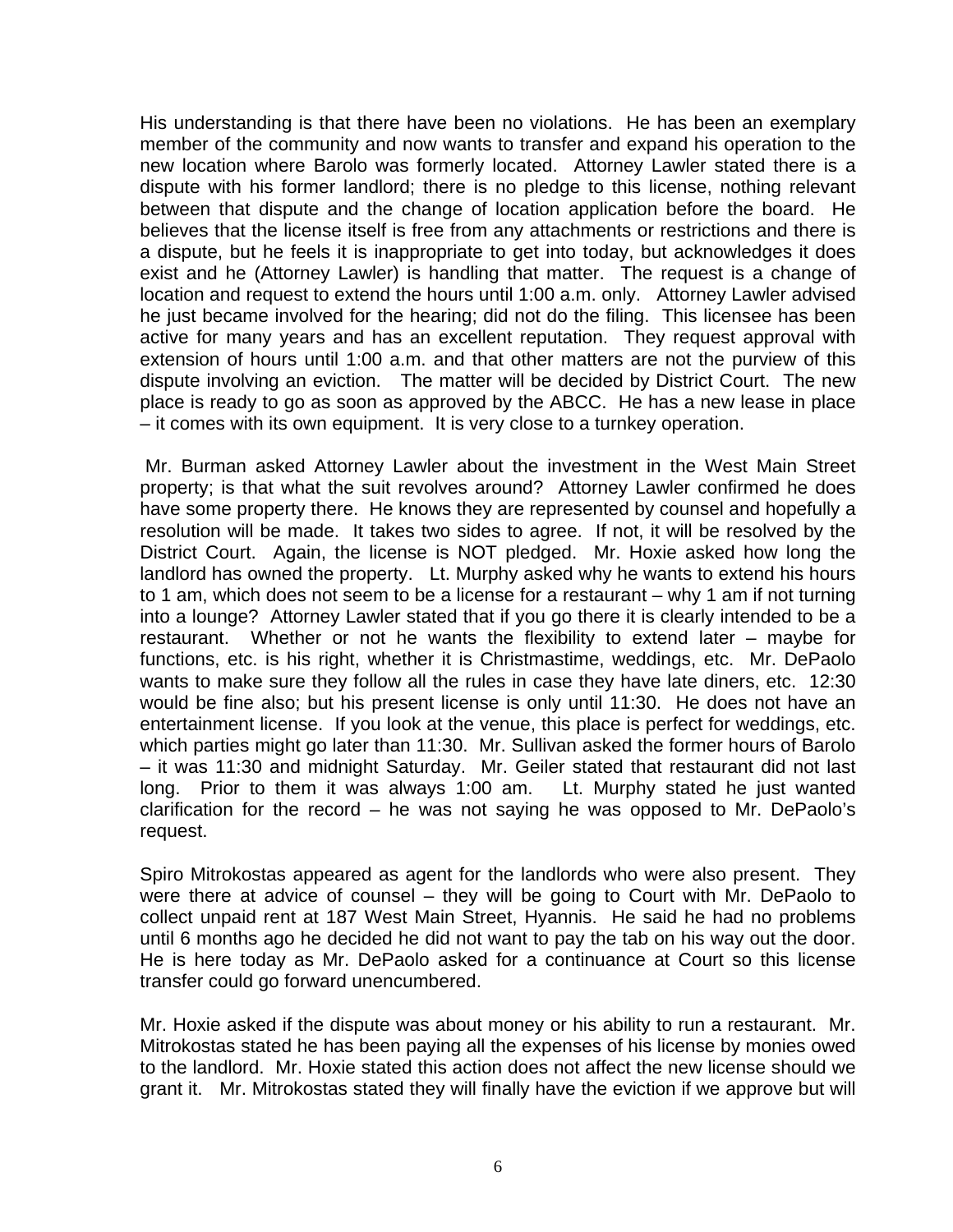not have the money owed to them. Mr. Hoxie stated we have to take into account the fact that he has run a successful business for years.

Mr. Burman asked Attorney Lawler if there were other items owing; he stated the ABCC does not issue any licenses to those owing meals taxes, other taxes, etc. Mr. Burman asked if they are up to date. It is Mr. Lawler's understanding it is up to date month to month. He has no sales taxes or liquor bills delinquent. Attorney Lawler stated the dispute between the parties is for more than rent. He wishes to protect his client's reputation. Monies were held and that issue will be resolved. Mr. Sullivan also asked if the matter was private. Attorney Lawler stated it is not. The dispute in Court does not involve the license.

Mr. Burman thinks we should postpone the vote until the May meeting. He has known both the licensee and landlord for a long time and would like to see a resolution before a vote. Mr. Hoxie stated this is money. It could be continued again. He sees nothing that would preclude the Board from approving this transfer. Attorney Lawler stated even if there is a result within two weeks it has no affect on the license. There is also a right to appeal. It is not this Board's right to become an arbitrator – that is way beyond any authority the board has…to resolve a private dispute. Mr. DePaolo stated the dispute is about the Board of Health.

Mr. Hoxie stated this dispute should have absolutely no bearing on today's decision. Mr. Sullivan agreed with Mr. Hoxie – the issues have no bearing on whether we can rule on the application. The point is that both parties agree to that.

A motion was duly made by Paul Sullivan, seconded by Martin Hoxie and a vote taken to approve the application of Michael DePaolo, d/b/a Il Maestro Ristorante, 187C West Main Street, Hyannis, Michael DePaolo, Manager for a Change of Location to 297 North Street, Hyannis with the licensed premises described as follows: 297 North Street, Bldg. 2, Hyannis, MA with 3,600 sq ft, 146 seats indoors, 25 seats (seasonal) outdoors. Ground floor bar area 30 x 24 +/- with 15 stools at 20' bar and 26 chairs at tables, separated from dining area by hip wall. Main dining areas 30 x 46 +/- with 46 seats; atrium with chairs & tables of 43 seats, alcove dining 16 seats; open kitchen (hip wall & glass separator) to dining area; restrooms, foyer 6 x 6,; coatroom; basement prep kitchen, and for a Change of Hours to increase the alcohol service hours to 1:00 a.m. Mr. Sullivan and Mr. Hoxie voted yay. Mr. Burman voted nay. The motion passed by majority vote.

**Live and Non-Live Entertainment Licenses and 11 AM Alcohol Service on Sundays:** Application of 13 Lives Corp., d/b/a Black Cat Harbor Shack, 159 Ocean Street, Scott Brownlee, Manager, for a Daily Live Entertainment License for 1-2 entertainers, amplified, outside, hours to be noon to midnight daily and Non-Live Entertainment for recorded music at conversation level and two T.V.'s. Also applied for is the early alcohol service hour on Sundays of 11:00 a.m.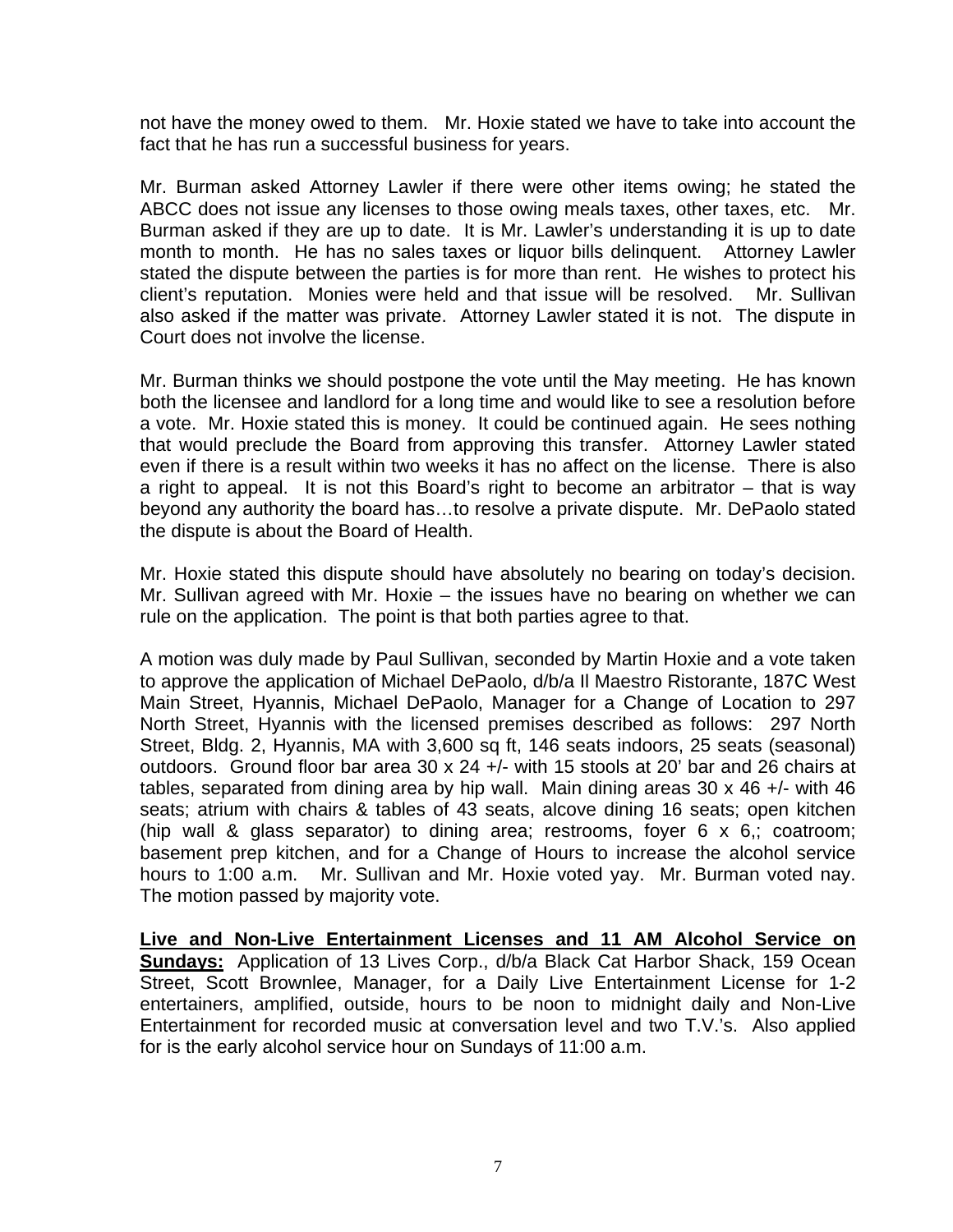David Colombo appeared with Mr. Bownlee; he stated that they are confident they can keep the music level down. The request is more for "background" music – more acoustic music then other, some amplification for vocals and possibly guitar. Not expecting drums, horns, etc. They are concerned and confident they can control the music.

Mr. Hoxie stated there is a concern about music traveling across the water; the board is concerned about location of and size of speakers. By his assurance of conformity and continual monitoring of the music level this should be able to be controlled. Mr. Hoxie asked if they could live without amplification – Mr. Colombo stated a lot of the artists do request amplification. He, himself, does not like loud music – likes people to enjoy conversation. Mr. Hoxie asked Mr. Burman his thoughts – Mr. Burman stated it took many years to get the hotel approved. He suggested speakers face the building, not the harbor. Mr. Burman feels Mr. Colombo has been around long enough to feel confident that he will police it himself. He has a number of restaurants in town and knows the concerns of the board. Mr. Colombo wants to contain the music on his property but just to project it across his property from one side to the other. Mr. Sullivan advised him he knows the rules. Mr. Colombo does not want to offend the neighbors – wants to know if it is a problem. Mr. Geiler stated that this is the most difficult area in which to control sound – it varies with weather conditions – bounces all over with cloud conditions, fog, etc. It does take more effort to walk across the street each night to monitor it. He said there are a number of complaints that come in every year – they will name someone and later on find out it was a different establishment altogether. He said he has no concern with their plan – the concern is with the "next" guy. He is confident Mr. Colombo will do the right thing. Lt. Murphy stated he also has full confidence in Mr. Colombo to monitor and if a problem he would have full confidence in his fixing the problem.

A motion was duly made by Gene Burman, seconded by Paul Sullivan and a unanimous vote taken to approve the application of 13 Lives Corp., d/b/a Black Cat Harbor Shack, 159 Ocean Street, Scott Brownlee, Manager, for a Daily Live Entertainment License for 1-2 entertainers, amplified, outside, hours to be noon to midnight daily and Non-Live Entertainment for recorded music at conversation level and two T.V.'s. and the early alcohol service hour on Sundays of 11:00 a.m.

Mr. Burman made a public statement wishing all of our condolences to Mr. Colombo for the passing of his father recently – a nationally known musician. He stated we will miss him.

**Application for 11 AM Sunday Alcohol Service:** Application of 9 Lives Corp., d/b/a The Black Cat Tavern, 165 Ocean Street, Hyannis, Scott Brownlee, Manager, for permission for 11 am Sunday alcohol service.

Without discussion this was approved.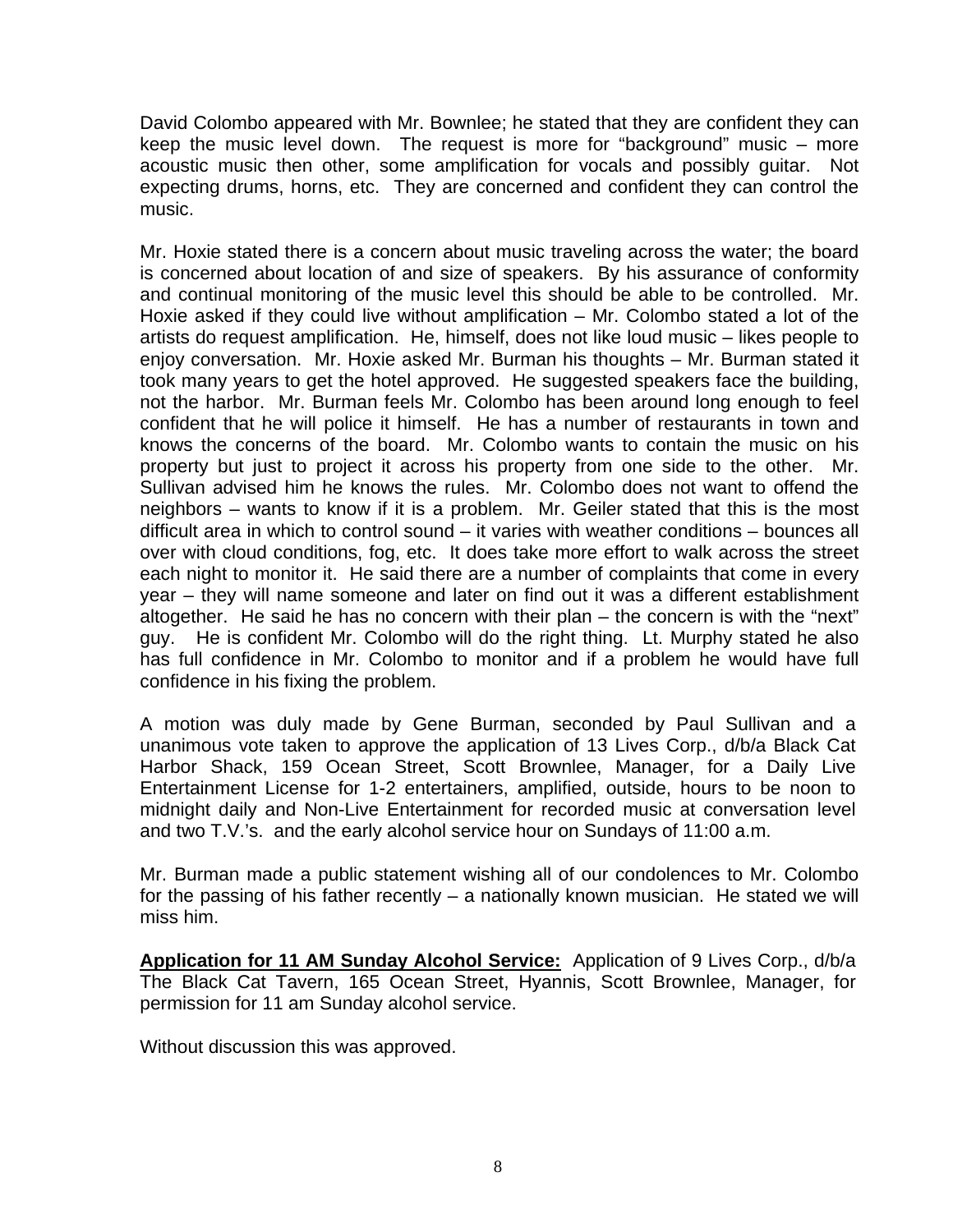A motion was duly made by Gene Burman, seconded by Paul Sullivan and a unanimous vote taken to approve the application of 9 Lives Corp., d/b/a The Black Cat Tavern, 165 Ocean Street, Hyannis, Scott Brownlee, Manager, for permission for 11 am Sunday alcohol service.

**Change of D/B/A:** Request of Nathanael Cote, Manager, Epic Narbles, Inc., d/b/a Osterville Cheese and Sandwich Shop, 29 Wianno Avenue, Osterville, for Change of D/B/A only on its annual Common Victualler License to Wianno Green Cafe. FYI only; administrative change to license.

Mr. Scali advised the Board they did not have to appear – this is just notification to the Board; just an administrative change was made.

A motion was duly made by Gene Burman, seconded by Paul Sullivan and a unanimous vote taken to approve the application of Nathanael Cote, Manager, Epic Narbles, Inc., d/b/a Osterville Cheese and Sandwich Shop, 29 Wianno Avenue, Osterville, for Change of D/B/A only on its annual Common Victualler License to Wianno Green Café.

**Show Cause Hearing:** On a request from Meredith Carter, the Licensing Authority has called a Show Cause Hearing for Auto Smart, LLC, Darrell Fietz, Manager, 202 Yarmouth Road, Hyannis, MA, which hearing was called for failure to return her entire deposit or otherwise make her whole and for selling the vehicle she had contracted to buy while it still retained \$500.00 of her deposit under MGL c. 140, §58 (c) (1) (v) (8).

Mr. Hoxie read the hearing notice and ascertained the parties are present.

Peter Freemen, Esq. appeared for Auto Smart. He apologized for being very sick; understands the seriousness of the matter. He is requesting a continuance of our hearing. There is also an action at District Court by Auto Smart against Ms. Carter.

Mr. Hoxie asked for a continuance until May 21, 2012. He stated it is unfair that Mr. Fietz's counsel not have time to prepare.

Ms. Carter does not feel it alright to continue the hearing as she is a single parent and started a new job and cannot lose pay over and over to be here. She said she is prepared. The other side is not.

Mr. Hoxie stated we will hear this on May 21, 2012, ending any discussion.

**Show Cause Hearing (Re-opened):** Due to a request from Judith Eldredge, the Licensing Authority is re-opening its Show Cause Hearing for Auto Smart, LLC, Daryl Fietz, Manager, 202 Yarmouth Road, Hyannis, MA, which hearing was called for January 9, 2012 for failure to return her deposit or otherwise make her whole under MGL c. 140, §58 (c) (1) (v) (8) despite her returning the vehicle to Auto Smart, LLC for mechanical issues and higher loan payments. That hearing was closed as the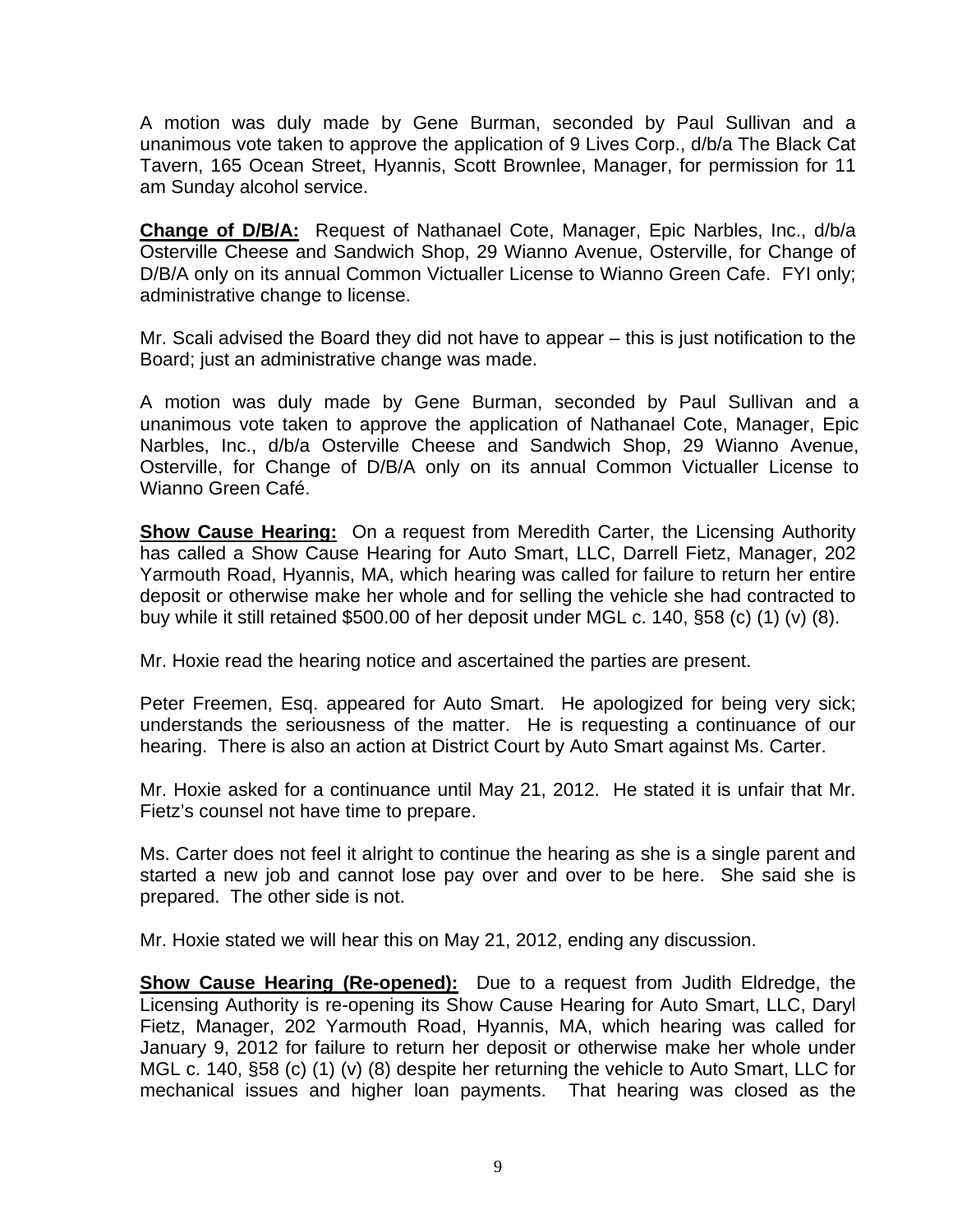Licensing Authority was advised that Ms. Eldredge was satisfied with the resolution of the matter. The Licensing Authority may cancel, suspend, revoke or further condition this Class II Auto Dealer License.

Mr. Hoxie stated we will hear this on May 21, 2012 for final disposition.

# **Renewals:**

# **The following renewals have been submitted without any changes from the previous year for Licensing Authority approval.**

A motion was duly made by Mr. Burman and seconded by Mr. Sullivan and a unanimous vote taken to approve the Junk Dealer Entertainment License renewals as submitted below:

### **Junk Dealers:**

Ferreira's, 85 Old Yarmouth Road, Hyannis - Held for discussion Sweet Pea's Nest, 4083 Main Street, Cummaquid Gamestop, CC Mall, Hyannis Cape Abilities, 3239 Main Street, Barnstable The Teen Exchange, 1667 Falmouth Road, Centerville More For Less, 640 Main Street, Hyannis Simply Vintage, 5 Main Street, Cotuit Atomic Dimestore, 253 Main Street, Hyannis New England Jewelry, 342 Main Street, Hyannis Jewelcraft, 585 Main Street, Hyannis Silva Jewelers, 863 Main Street, Osterville Play It Again Sports, 425 Iyannough Road, Hyannis Cape Cod Jewelers, 366 main Street, Hyannis Cotuit Mercantile, 45 Main Street, Cotuit

On Mr. Ferreira's renewal, Mr. Hoxie stated this is a normal renewal – anything going on outside of the renewal has no bearing on the renewal today. This is the advice of Town counsel.

A motion was duly made by Mr. Sullivan and seconded by Mr. Hoxie and a unanimous vote taken to approve the renewal of Fereira's.

A motion was duly made by Mr. Sullivan and seconded by Mr. Hoxie and a unanimous vote taken to approve the Daily Non-Live Entertainment renewal below:

### **Non-Live Entertainment:**

Courtyard Marketplace, 541 Main Street, Hyannis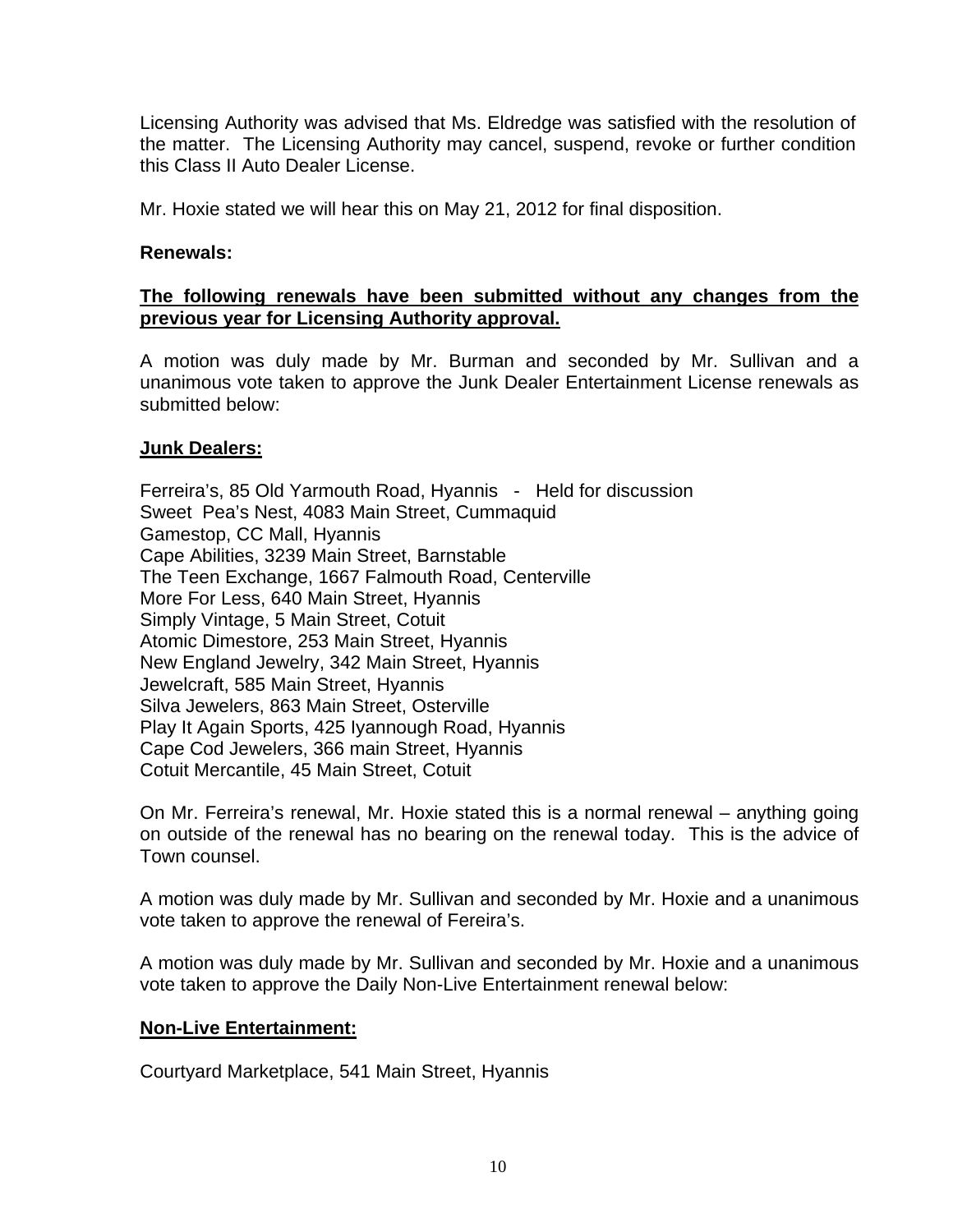A motion was duly made by Mr. Burman and seconded by Mr. Sullivan and a unanimous vote taken to approve the Automatic Amusement/Video Games License renewals as submitted below:

#### **Automatic Amusement/Video Games:**

Courtyard Marketplace, 541 Main Street, Hyannis

A motion was duly made by Mr. Burman and seconded by Mr. Sullivan and a unanimous vote taken to approve the Carousel License renewal as submitted below:

#### **Carousel:**

Courtyard Marketplace, 541 Main Street, Hyannis

#### **Business Meeting:**

Release of Executive Session Minutes, if any (none to release – 1 sealed).

Discussion of complaint received from Joao Holanda with regard to unlicensed Class II Auto Dealers, which complaint was forwarded to Officer Maher on 4/6/12. Officer Maher stated there was one car for sale there when he went by last week. His investigation is on-going.

Mr. Burman stated he thinks this Board has created a big problem with allowing so much on Main Street for the summer. Mr. Hoxie stated if there are any reports of problems the Board will exercise its right to rollback hours to 11 pm.

Lt. Murphy stated there will be a second meeting May  $8<sup>th</sup>$  at the police station at 11 am This meeting is for Main Street, South Street, North Street restaurants open after 11 pm to discuss plans for the season coming.

Mr. Geiler asked about attendance at the seminars recently held – the police department advised there was standing room only the first day and it was very full the next.

Mr. Hoxie stated we have the controls here to roll back the hours if necessary. He stated we have been very careful in our approvals. It appears to him that the drug problem is the main reason for the problems the police are having, not alcohol. Lt. Murphy stated he agrees with that statement.

Mr. Geiler stated the attention to over-service of alcohol will also help to mitigate problems if these restaurants are vigilant. It will make a big difference.

Lt. Murphy stated that Main Street, Hyannis is a destination location – some people stay at a hotel there and imbibe more freely as they do not have to drive home. He